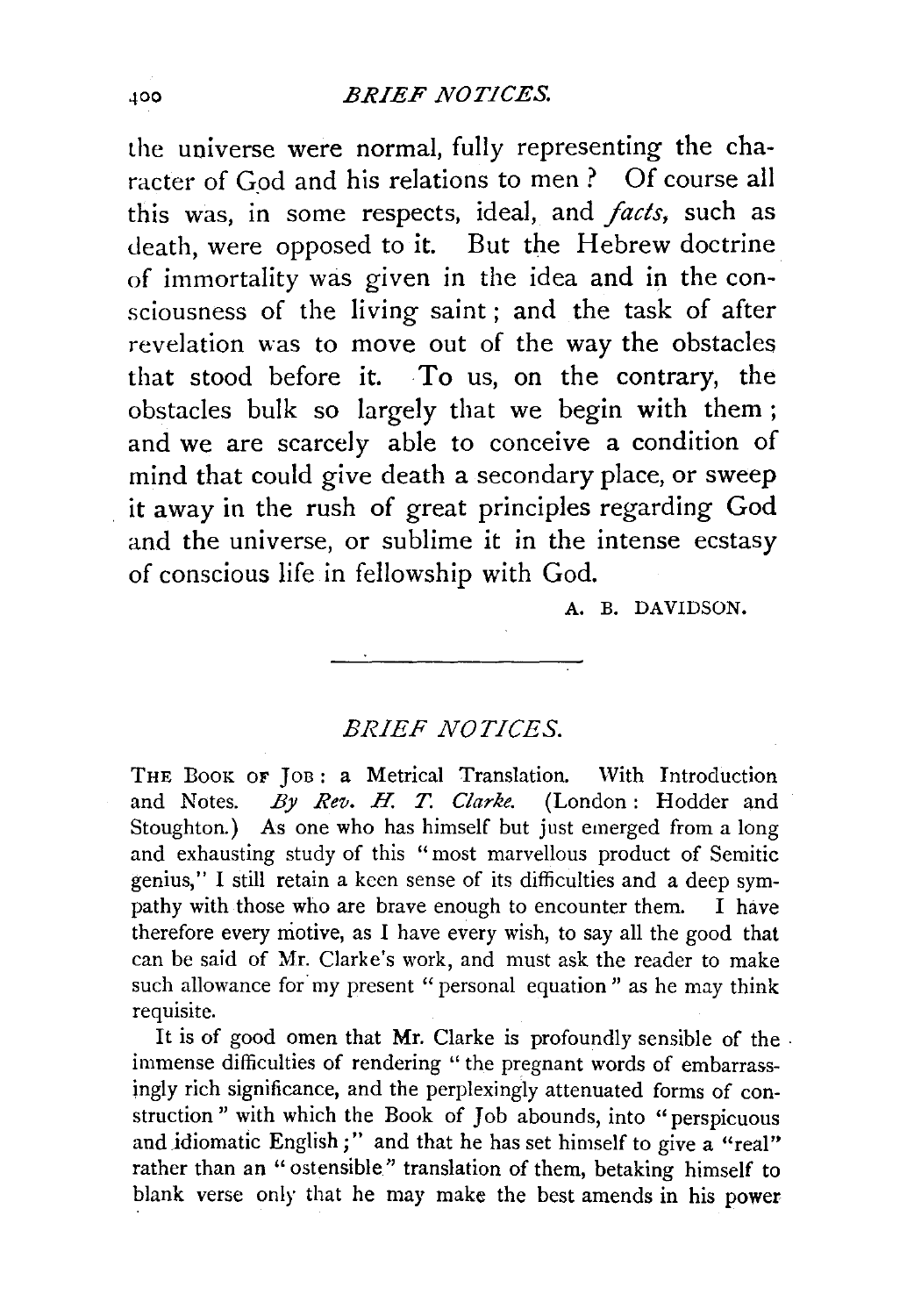"for the absence of the untranslatable music of the Divine original,'' and binding himself to amplify the author's " phrases in the way of evolution only, and not in that of addition."

Nor in the Introduction which he prefixes to his Translation IS there anything to dissipate the hopes which the promise of his brief Preface has raised. It does not touch many of the more difficult questions, indeed, which the Poem suggests, or answer those which it does take up in any very definite and conclusive way. Still, as far as it goes, it moves within the right lines and hints at the true conclusions.

When we reach the Translation itself, it must still be allowed that he has in his mind an accurate conception of the meaning of this great inspired Poem. I, of all men, should be the last to question his reading of it, since, in the main, it curiously resembles that which has recently appeared in this Magazine. But of the form of his translation it is impossible to speak so well as of its substance. He who undertakes to render the sublime conceptions of " Job" intc blank verse should at least be quite sure that he can write blank verse; and in this rudimentary qualification Mr. Clarke seems to be wholly wanting. There is not, I am afraid, a single fine line through. out his work. I doubt whether there are a dozen which any poet would pass. There are hundreds on hundreds which even those whom "the gods have" not "made poetic" must condemn. Even his prose renderings—though he can write good enough prose, as is evident from the few phrases I have quoted from his Preface-are careless and awkward. What, for example, is gained by substituting for the familiar, "I am escaped, even I alone, to tell thee," so often and pathetically repeated in Chapter i., words of so modern a tone as, '' I only have escaped *to bring thee the news* " *?* or for such a rendering of Chapter xlii. Verse 8 as, "Job my servant shall intercede for you; for I will surely accept him, and not deal out to you according to your iniquity : for ye have not spoken of me aright, like my servant Job," the jejune and clumsy periphrasis, "My servant Job shall pray for you; *I will not do otherwise than accept* his person, that I may not deal with you *as impiety deserves to be treated:* for ye have not spoken *in reterence* to me *that which is well founded*, as my servant Job hath"? or for the brief firm statement of Chapter xl. Verse 1, "Moreover Jehovah answered Job and said," the loose gossipy phrase, "Jehovah, *proceeding to bring home the argument to ]'ob,* now said " ?

But of course it is when we come to the poetical parts of the Book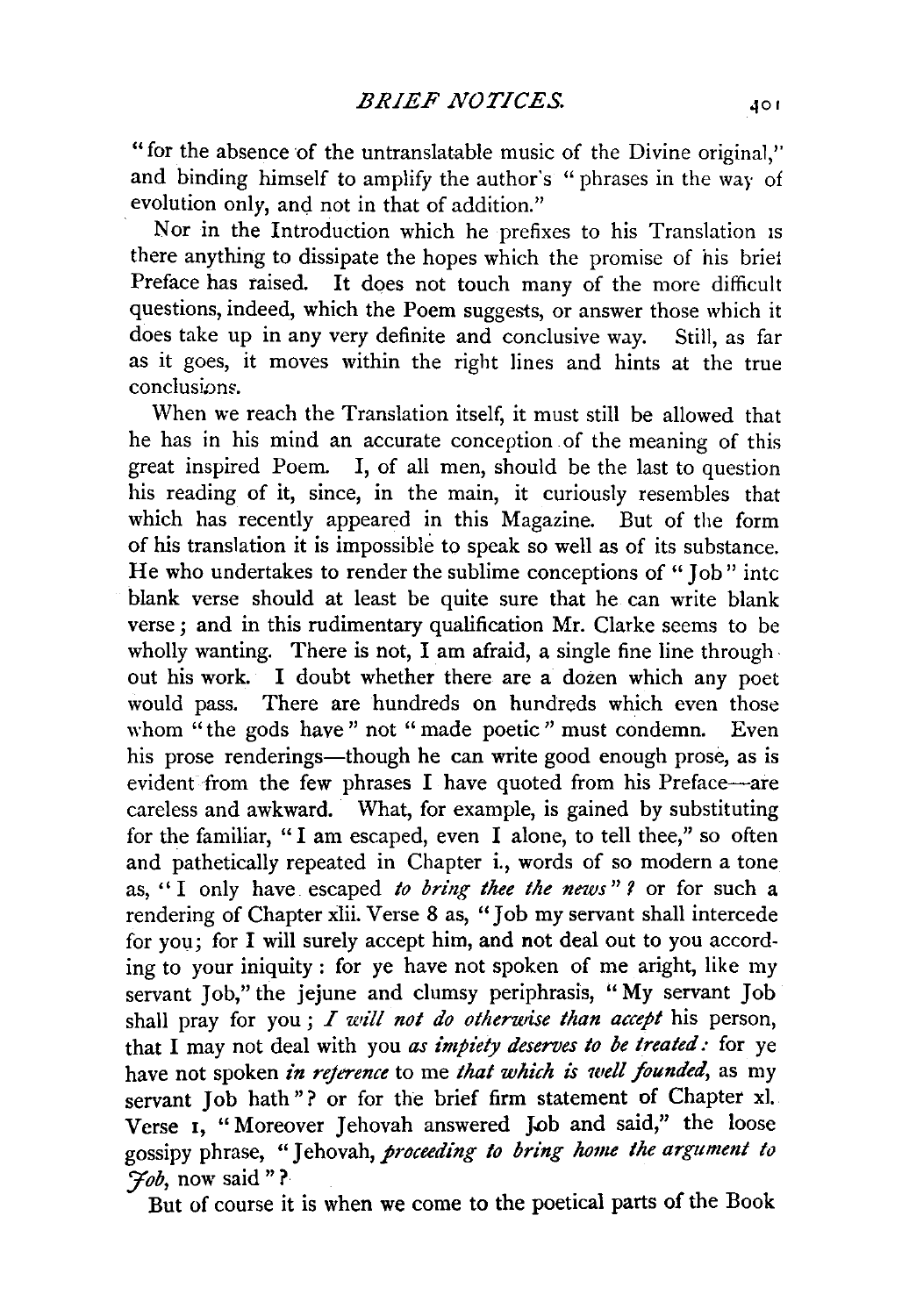that the real test is applied, and the excellences or defects of the "blank verse" rendering become apparent. I give a few examples, therefore, that the reader may judge for himself whether or not this new metrical version brings out more "precisely the ideas" latent in "the author's vividly metaphorical and richly suggestive language," or in any way "compensates for the absence of the untranslatable music of the Divine original." Compare, for instance, these two renderings of Chapter iv. Verse 8, the latter being the new " blank verse " translation :

> As I have seen, they who plow iniquity And sow mischief, reap it ;

As oft as I have any seen Who ploughed iniquity, and mischief sowed, They reaped the same;

or of Chapter xi. Verses 2-4:

Shall a multitude of words not be answered, And shall a babbler be justified? Shall men let thy vaunts pass in silence, So that thou mock with none to shame thee, And say, "My discourse is pure And I am clean in thine eyes "?

Or should *a man of volubility*  Be counted to have justice on his side? *Is thy mere babbling rant* to silence men, That when thou triflest *none shall set thee down*, And when thou sayest, "The doctrine which I ho!J Is pure, and I am sinless in Thine eyes '' ?

Or take the 11th Verse of the same Chapter :

For He knoweth evil men, And seeth iniquity when He seemeth not to regard it.

How is that bettered by being turned into,

*For well* He *understands falsehearted men,*  And *all contempt* of *princzple* He marks, *Nor needs to look into it narrowly·?*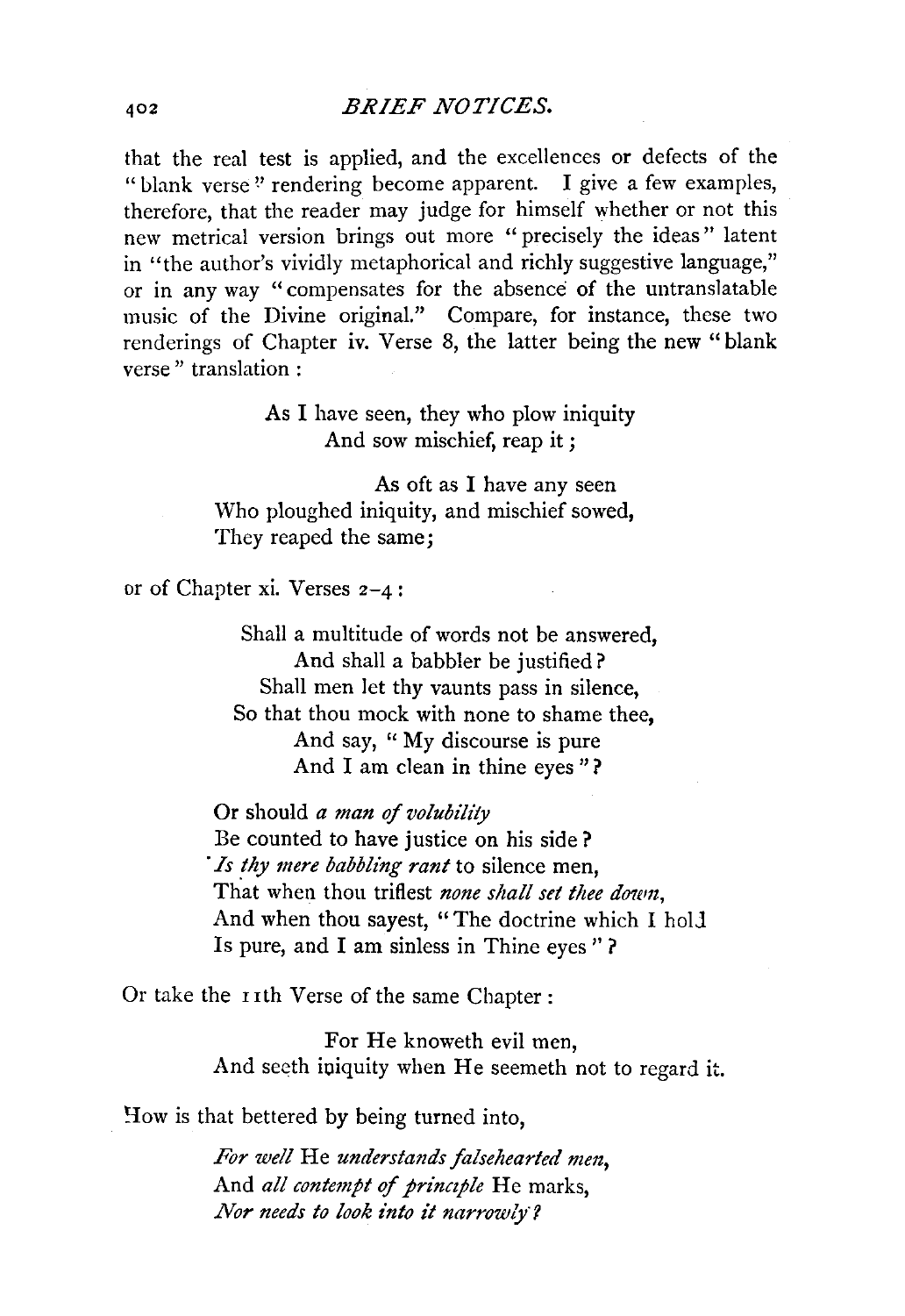Or, to take a more familiar instance, compare these two renderings of Chapter xiv. Verse 1:

> Man, born of woman, Of few days and full of trouble;

Man, born of woman, is of but few days, And full of *harassing disquietude;* 

or those of Verse 4 in the same Chapter :

Oh that the clean could come forth from the unclean ! But not one can.

Ah ! *who shall make it possible to get*  A clean thing from an unclean ? No one can.

Or what do the close terse lines (Chapter xxv. Verse r),

Dominion and dread are with Him, Author of peace in his high places I

gain by being beaten out thin into :

*Absolute sway, and dread-inspiring migh!, Are his prerogative: He causes peace To reign in every quarter of his realm On high.* 

It would be easy to multiply illustrations, easy even to ridicule such changes as turn the question of Chapter xxvii. Verse 10, "Can he delight himself in the Almighty? " into, " Can he *experience a soothing joy* in the Almighty? '' or the affirmation of Verse 13 in the same Chapter, "This is the heritage of the oppressor from the Almighty," into, "This is the heritage each *ruffian* shall *get* from the Almighty." But I will only add one of the nobler and longer passages of the Poem, in order that the reader may have an opportunity of judging Mr. Clarke's verse at its best. Here, then, is a prose translation of the incomparable description of the Horse given in Chapter xxxix. Verses  $19-25$ : "Dost thou give strength to the horse? Dost thou clothe his neck with the waving mane? Dost thou make him charge like a locust? The snort of his nostrils is terrible ! He paweth on the plain, and rejoiceth in his strengtl .; He rusheth forth to confront the weapons; He laugheth at fear and